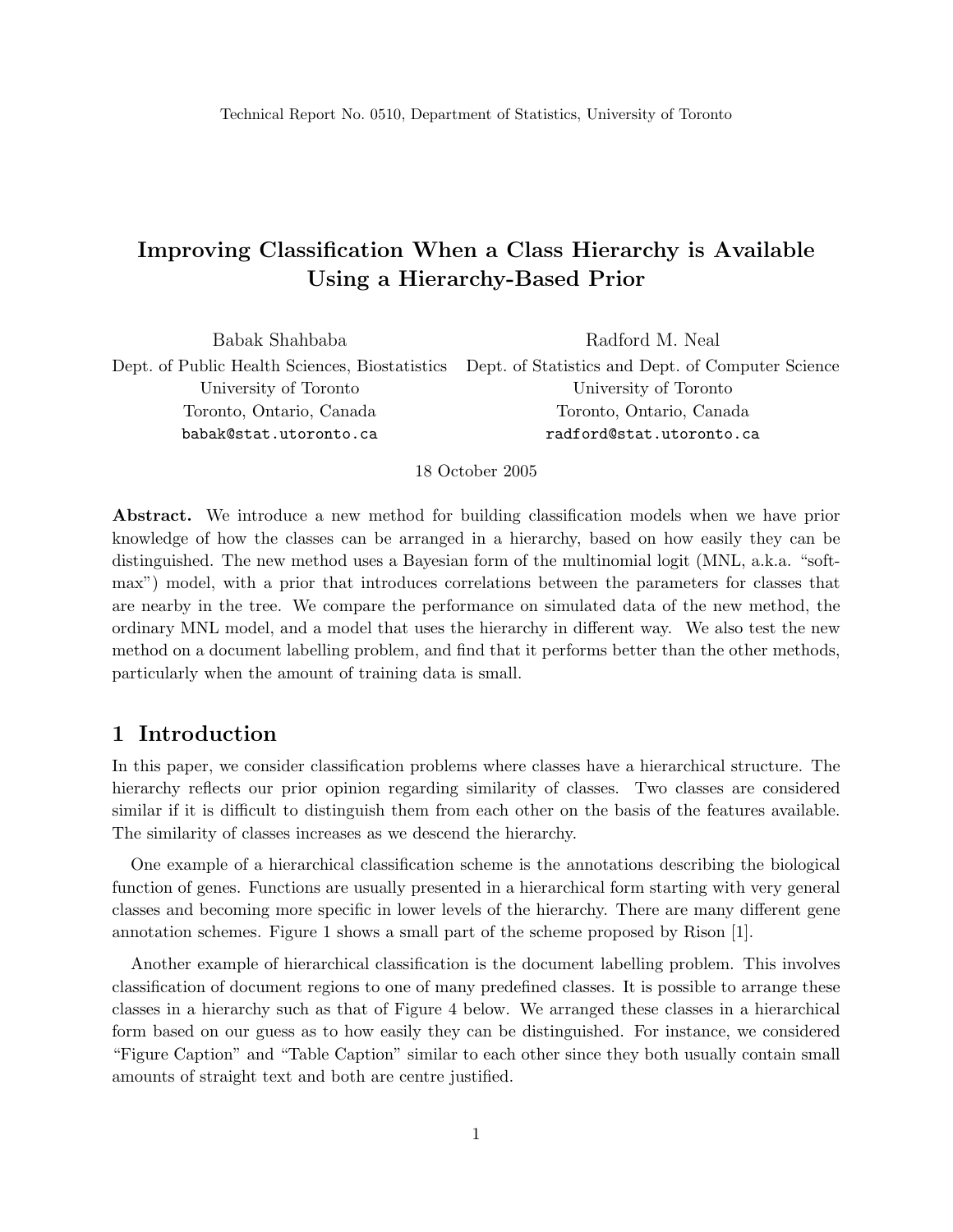

Figure 1: A part of a gene annotation hierarchy.

Bayesian models provide a framework that allows us to incorporate prior knowledge of this sort. The prior distribution in Bayesian models represents our belief (as well as our uncertainty) regarding likely values of parameters. For modelling hierarchical classes, we introduce a new method which is based on a Bayesian form of the multinomial logit (MNL) model. We use a prior that introduces correlations between the parameters of nearby classes.

This paper is organized as folllows. In section 2, simple classification models and their extensions for analysing hierarchical classes are discussed. In section 3, using simulated data, we compare the performance of our model, the ordinary MNL model and an alternative model that uses the hierarchy in a different way. In section 4 we compare the same models on a document labelling problem. The last section summarizes our findings and presents some ideas for future research.

#### 2 Hierarchical classification

Consider a classification problem in which we have observed data for *n* cases,  $(x^{(1)}, y^{(1)})$ ,  $..., (x^{(n)}, y^{(n)}),$  where  $x^{(i)} = x_1^{(i)}$  $\mathbf{I}_{1}^{(i)},...,\mathbf{I}_{p}^{(i)}$  is the vector of p covariates (features) for case i, and  $y^{(i)}$ is the associated class. Our goal is to develop a model that assigns each data item to its correct class based on the observed covariates. The resulting model will be used to classify future cases for which the class membership is unknown but the covariates are available. For binary classification problems, a simple logistic model can be used:

$$
P(y=1|x,\alpha,\beta) = \frac{\exp(\alpha + x\beta)}{1 + \exp(\alpha + x\beta)}
$$
(1)

Here,  $\alpha$  is the intercept,  $\beta$  is a  $p \times 1$  vector of unknown parameters and  $x\beta$  is its inner product with the covariate vector.

When there are three or more classes, we can use a generalization known as the multinomial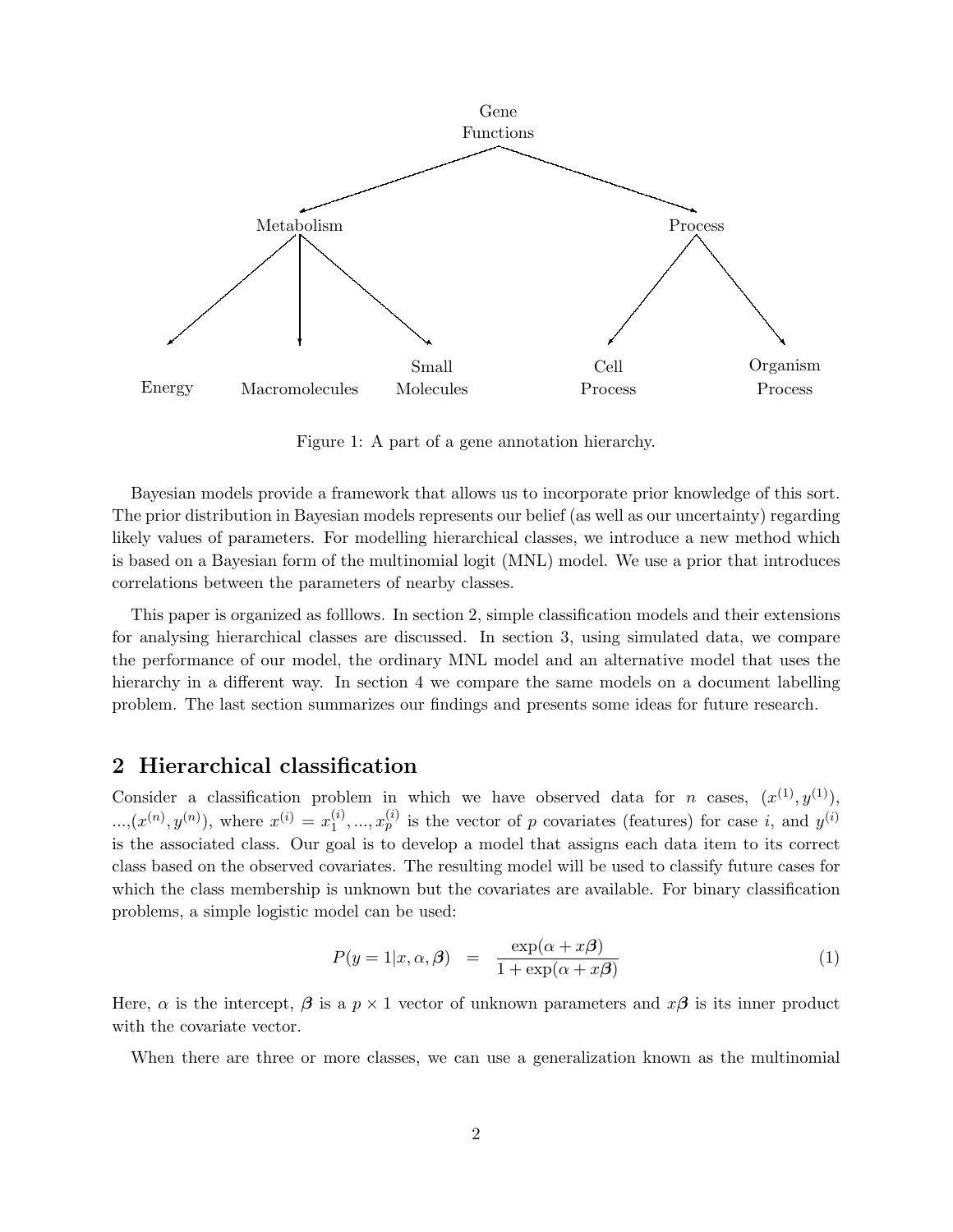logit (MNL) model:

$$
P(y=j|x,\alpha,\beta) = \frac{\exp(\alpha_j + x\beta_j)}{\sum_{j=1}^c \exp(\alpha_j + x\beta_j)}
$$
(2)

where c is the number of classes. For each class, j, there is a vector of p unknown parameters  $\beta_j$ . The entire set of regression coefficients  $\beta = \beta_1, ..., \beta_c$  can be presented as a  $p \times c$  matrix. This representation is redundant, since one of the  $\beta_i$ 's can be set to zero without changing the set of relationships expressible with the model, but removing this redundancy would make it difficult to specify a prior that treats all classes symmetrically. For this model we can use the following priors:

$$
\alpha_j|\tau_0 \sim N(0, \tau_0^2)
$$
  
\n
$$
\beta_{jl}|\tau \sim N(0, \tau^2)
$$
  
\n
$$
\tau_0^{-2} \sim Gamma(a_0, b_0)
$$
  
\n
$$
\tau^{-2} \sim Gamma(a, b)
$$

where  $j = 1, ..., c$  and  $l = 1, ..., p$ .

The MNL model treats classes as unrelated entities without any hierarchical structure. This is not always a realistic assumption. In many classification problems, like those discussed above, one can arrange classes in a hierarchical form analogous to the hierarchy of species arranged in genera, families, etc. If the classes have in fact the assumed structure, one would expect to obtain a higher performance by using this additional information. A special case is when the classes are ordered (e.g., education level). For these problems a more parsimonious model (e.g., cumulative logit model) with improved power can be used [2].

One approach for modelling hierarchical classes is to decompose the classification model into nested models (e.g., logistic or MNL). Nested MNL models are extensively discussed in econometrics (e.g.,  $[3, 4]$ ) in the context of estimating the probability of a person choosing a specific alternative (i.e., class) from a discrete set of options (e.g., different modes of transportation). These models, known as discrete choice models, aim at forecasting and explaining human decisions through optimizing an assumed utility (preference) function, which is different from our aim of maximizing classification accuracy.

Goodman [5] showed that using hierarchical classes can significantly reduce the training time of maximum entropy-based language models and results in slightly lower perplexities. He illustrated his approach using a word labelling problem, and recommended that instead of predicting words directly, we can first predict the class the word belongs to, and then predict the word itself. This approach can be applied to the other learning techniques.

Fox [6] suggested using successive binary partitions (i.e., dichotomies) of classes and fitting a logistic model to each partition. In other words, we recursively split a set of classes into two mutually exclusive subsets where each subset contains similar classes. In Figure 2, these partitions are  $\{12, 34\}, \{1, 2\}, \text{ and } \{3, 4\}.$  The resulting nested binary models are statistically independent. The likelihood can therefore be written as the product of the likelihoods for each of the binary models. For example, in Figure 2 we have

$$
P(y = 1|x) = P(y \in \{1, 2\}|x) \times P(y \in \{1\}|y \in \{1, 2\}, x)
$$
\n(3)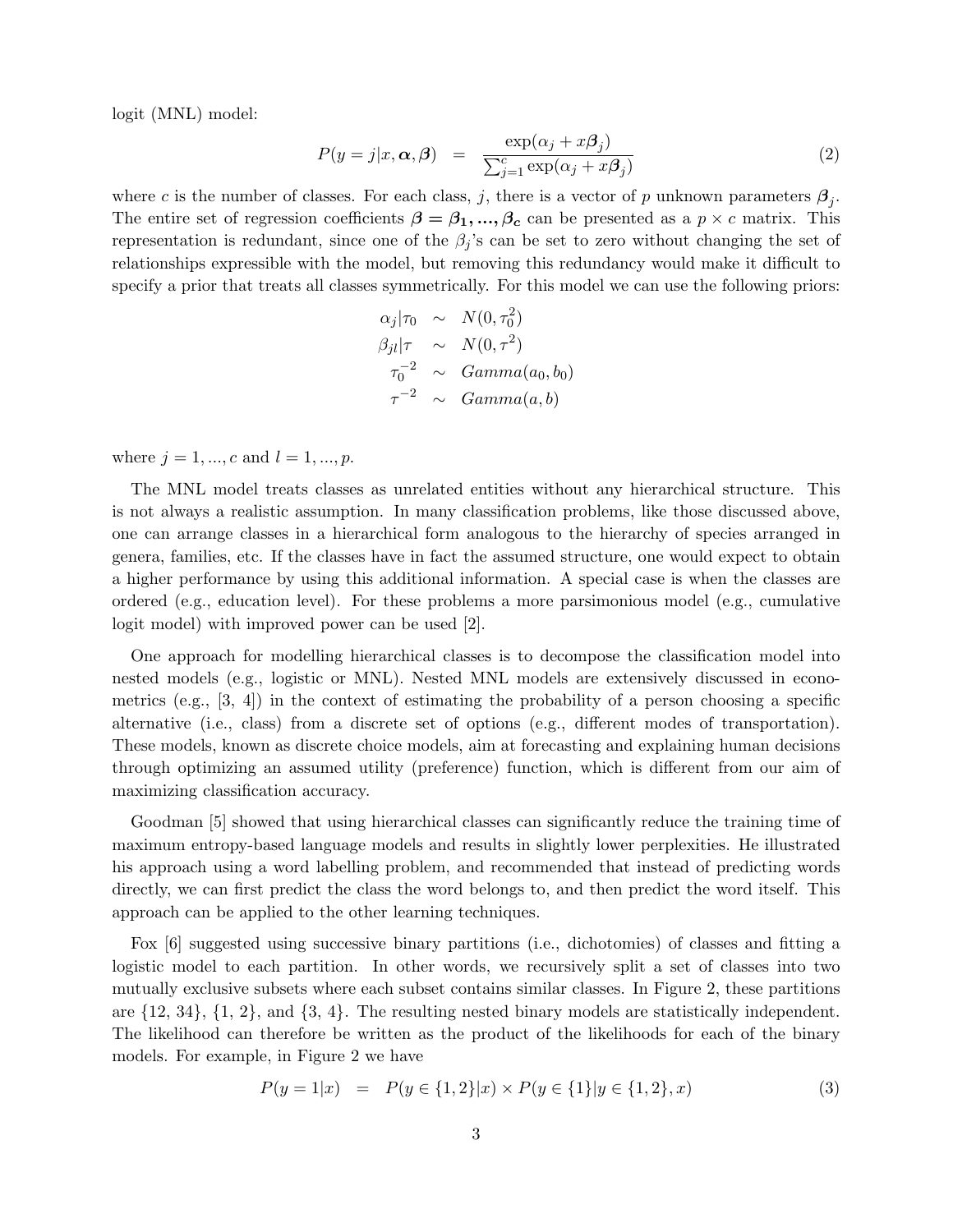Restriction to binary models is unnecessary. At each level, classes can be divided into more than two subsets and MNL can be used instead of logistic regression. We refer to methods based on decomposing the tree structure into nested MNL models as treeMNL. Consider a parent node, m, with  $c_m$  children nodes. The portion of the nested MNL model for this node has the following form:

$$
P(y = k|x, \alpha_m, \beta_m) = \frac{\exp(\alpha_{mk} + x\beta_{mk})}{\sum_{k=1}^{c_m} \exp(\alpha_{mk} + x\beta_{mk})}
$$

$$
\alpha_{mk}|\tau_0 \sim N(0, \tau_0^2)
$$

$$
\beta_{mkl}|\tau_m \sim N(0, \tau_m^2)
$$

$$
\tau_0^{-2} \sim Gamma(a_0, b_0)
$$

$$
\tau_m^{-2} \sim Gamma(a_m, b_m)
$$

where  $k = 1, ..., c_m$  and  $l = 1, ..., p$ . We calculate the probability of each end node, j, by multiplying the probabilities of all intermediate nodes leading to j.

We introduce an alternative Bayesian framework for modelling hierarchical classes. Consider Figure 2, which shows a hierarchical classification problem with four classes. For each branch in the hierarchy, we define a different set of parameters. In Figure 2, these parameters are denoted as  $\phi_{11}$  and  $\phi_{12}$  for branches in the first level and  $\phi_{21}$ ,  $\phi_{22}$ ,  $\phi_{23}$  and  $\phi_{24}$  for branches in the second level. We assign objects to one of the end nodes using a MNL model (equation 2) whose regression coefficients for class j are represented by the sum of parameters on all the branches leading to that class. In Figure 2, these coefficients are  $\beta_1 = \phi_{11} + \phi_{21}$ ,  $\beta_2 = \phi_{11} + \phi_{22}$ ,  $\beta_3 = \phi_{12} + \phi_{31}$  and  $\beta_4 = \phi_{12} + \phi_{32}$  for classes 1, 2, 3 and 4 respectively. Sharing the common terms,  $\phi_{11}$  and  $\phi_{12}$ , introduces prior correlation between the parameters of nearby classes in the hierarchy.

In our model, henceforth called corMNL,  $\phi$ 's are vectors with the same size as  $\beta$ 's. We assume all the components of the  $\phi$ 's are independent, and have normal prior distributions with zero mean. The variance of the  $\phi$ 's is regarded as a hyperparameter, which controls the magnitude of coefficient parameters. When a part of the hierarchy is irrelevant, we hope the posterior distribution of its corresponding hyperparameter will be concentrated near zero, which results in the related parameters becoming close to zero. In figure 2, for example, when the hyperparameters in the first level become small (compare to the hyperparameters in the second level), the model reduces to simple MNL. In contrast, when these hyperparameters are relatively large, the model reinforces our assumption of hierarchical classes. For this hierarchy we use the following priors:

$$
\alpha_j|\tau_0 \sim N(0, \tau_0^2) \qquad j = 1, ..., 4
$$
  
\n
$$
\phi_{mkl}|\tau_m \sim N(0, \tau_m^2)
$$
  
\n
$$
\tau_0^{-2} \sim Gamma(a_0, b_0)
$$
  
\n
$$
\tau_m^{-2} \sim Gamma(a_m, b_m)
$$

Here,  $\phi_{mbl}$  refers to the parameter related to covariate  $x_l$  and branch k of node m. As we can see, all the branches that share the same node are controlled by one hyperparameter.

By introducing prior correlations between parameters for nearby classes, we can better handle situations in which these classes are hard to distinguish. If the hierarchy actually does provide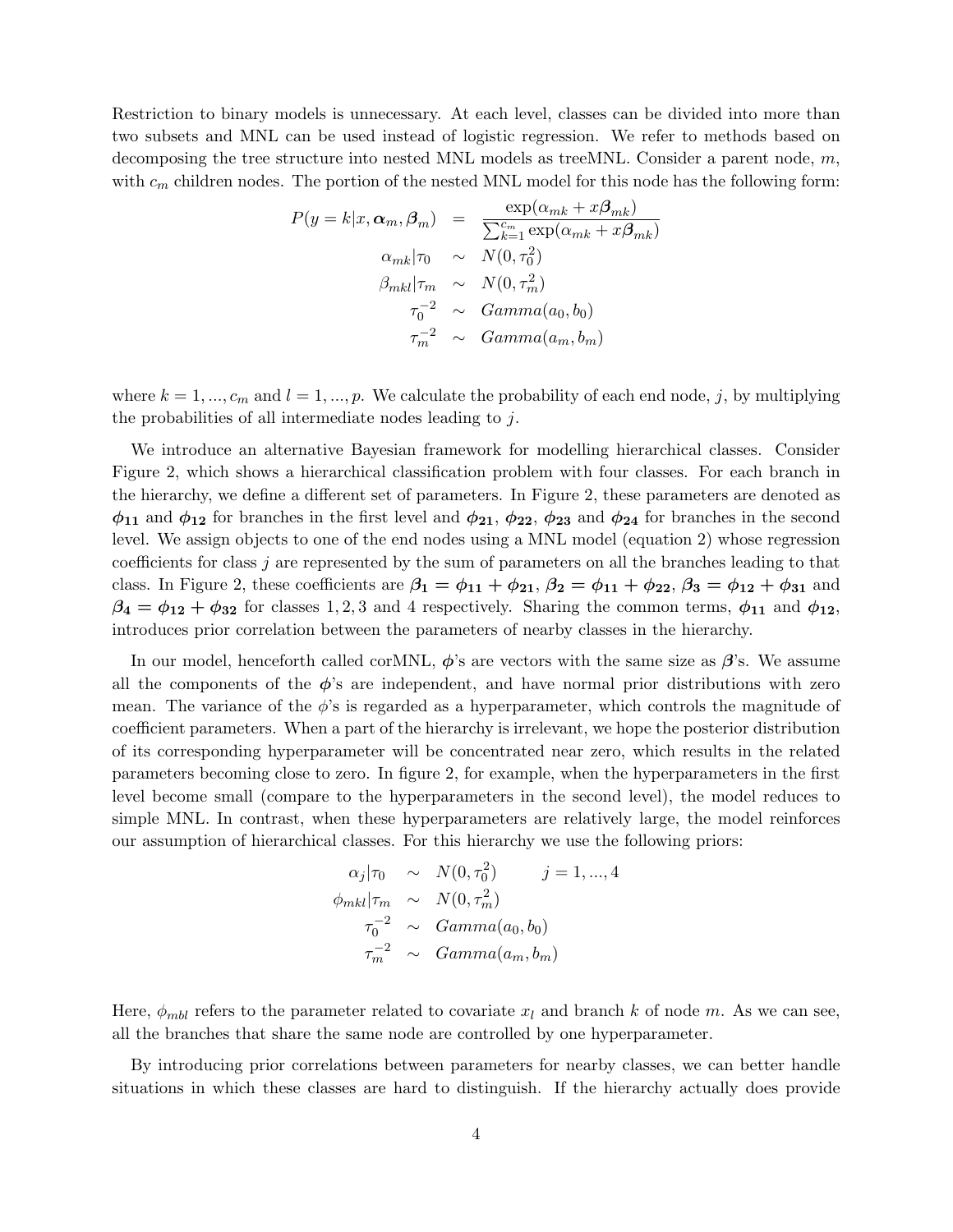

Figure 2: A simple representation of our model. The coefficient parameters for each classes are presented as a sum of parameters at different level of hierarchy

information about how distinguishable classes are, we expect that performance will be improved. This would be especially true when the training set is small and the prior has relatively more influence on the results. Using an inappropriate hierarchy will likely lead to worse performance than a standard MNL model, but since the hyperparameters can adapt to reduce the prior correlations to near zero, the penalty may not be large.

### 3 Results for synthetic datasets

So far, we have discussed three alternative models: MNL, treeMNL, and corMNL. We first compare these models using a synthetic four-way classification problem with two covariates. Data are generated from each of these models in turn, and then fit with each model in order to test the robustness of the models when applied to data generated from other models .

All regression parameters are given normal priors with mean zero. For the MNL model, the standard deviation for all the intercepts,  $\tau_0$ , and the standard deviation for the rest of coefficients,  $\tau$ , have the following priors:

$$
\tau_0^{-2} \sim Gamma(1, 10) \qquad (0.16, 0.38, 1.98)
$$
  

$$
\tau^{-2} \sim Gamma(1, 1) \qquad (0.52, 1.20, 6.27)
$$

We use the parameterization of the Gamma distribution in which  $Gamma(a, b)$  has density  $f(x|a, b) = [b^a \Gamma(a)]^{-1} x^{a-1} e^{-x/b}$ , for which the mean is ab and the standard deviation is  $a^{1/2}b$ . We gave the 2.5, 50 and 97.5 percentiles of  $\tau$  in parenthesis.

For treeMNL and corMNL models, we assume that classes are arranged in a hierarchical form as shown in Figure 2. This hierarchy implies that while it might be easy to distinguish between groups  $\{1, 2\}$  and  $\{3, 4\}$ , further separation of classes might not be as easy. As mentioned above,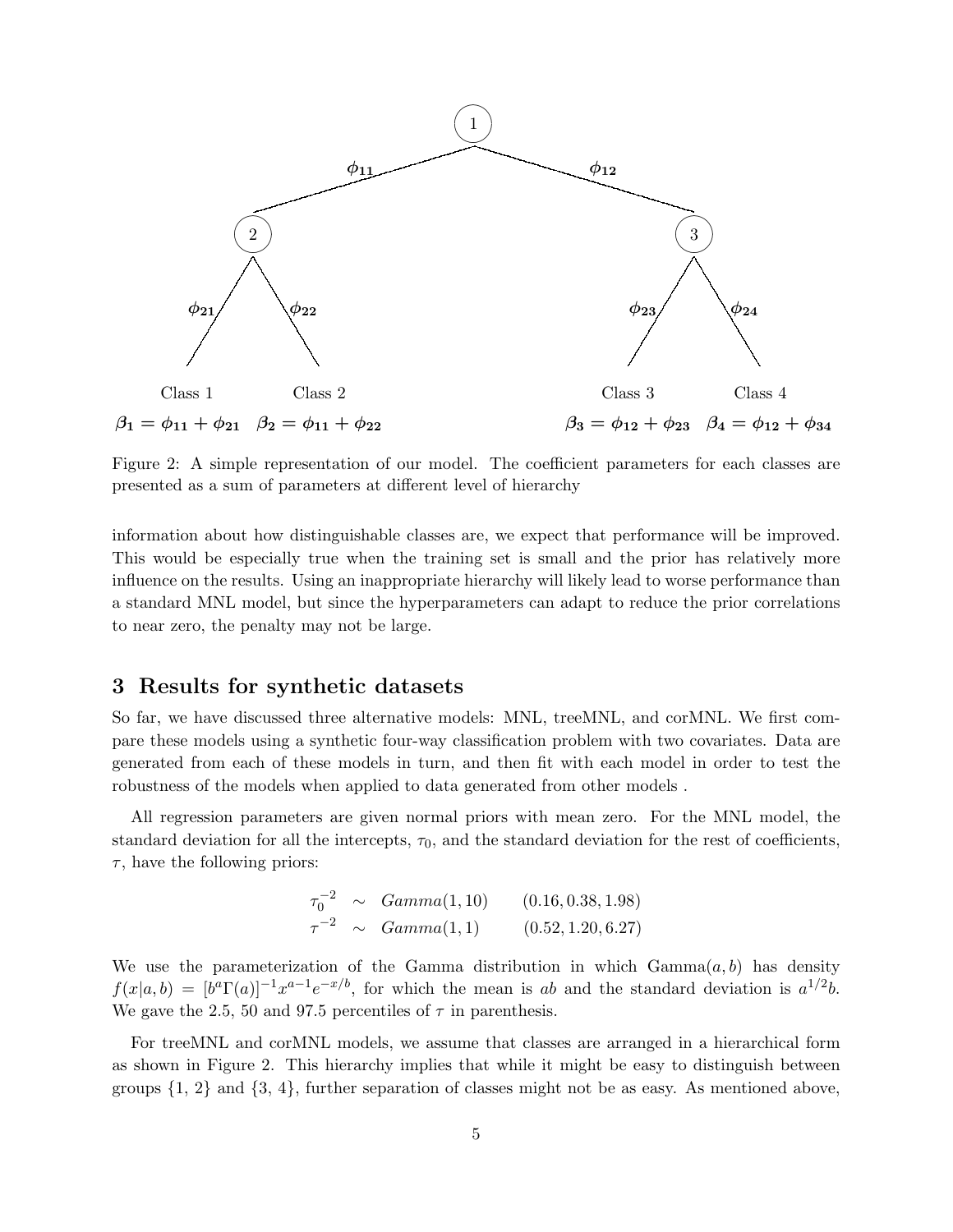the treeMNL model for this hierarchy is comprised of three nested logistic models. These models are:  $P(y \in \{1,2\}|\alpha_1,\beta_1,x)$ ,  $P(y=1|\alpha_2,\beta_2,x,y \in \{1,2\})$  and  $P(y=3|\alpha_3,\beta_3,x,y \in \{3,4\})$ . For corMNL model, we use the priors discussed in section 2. The variance of regression parameters  $\beta$ 's in treeMNL and  $\phi$ 's in corMNL are regarded as hyperparameters. For these two models, one hyperparameter controls all the parameter emerging from the same node. These hyperparameters are given the following prior distributions:

|  | $\tau_0^{-2} \sim Gamma(1, 10)$ | (0.16, 0.38, 1.98) |
|--|---------------------------------|--------------------|
|  | $\tau_1^{-2} \sim Gamma(1,5)$   | (0.23, 0.54, 2.82) |
|  | $\tau_2^{-2} \sim Gamma(1, 20)$ | (0.05, 0.12, 0.63) |
|  | $\tau_3^{-2} \sim Gamma(1, 20)$ | (0.05, 0.12, 0.63) |

Here,  $\tau_1$ ,  $\tau_2$  and  $\tau_3$  correspond to nodes 1, 2, and 3 respectively (Figure 2). These parameters have a narrower prior compared to  $\tau$  in the MNL model. This is to account for the fact that the role of  $\beta$ in the MNL model is played by more than one parameter in treeMNL and corMNL. Moreover, the regression parameters in the second level of hierarchy have a relatively smaller standard deviation  $\tau$ . As a result, these parameters tend to be smaller, making separation of class 1 from 2 and class 3 from 4 more difficult.

We do three tests, in which we assume that each of the MNL, treeMNL and corMNL is the correct model. This allow us to see how robust each model is when data actually come from a somewhat different model. For each test, we sample a set of parameters from the prior distribution of the corresponding model. Pairs of data items  $(x^{(i)}, y^{(i)})$  are generated by first drawing 10000 independent samples  $x_1^{(i)}$  $_1^{(i)}, x_2^{(i)}$  $\binom{1}{2}$  from the uniform(-5,5) distribution and then assigning each data item to one of the four possible classes. The assignment is either based on the multinomial model (for data generated from the MNL and corMNL) or based on successive logistic models (for data generated from the treeMNL).

All three models are trained on the first 100 data items and tested on the remaining 9900 items. The regression coefficients were sampled from their posterior distribution using MCMC methods with single-variable slice sampling [7]. At each iteration, we used the "stepping out" procedure to find the interval around the current point and used the "shrinkage" procedure for sampling from the interval. Since the hyperparameters were given conjugate priors, direct Gibbs sampling could be used for them. For all tests we drew 1000 samples from the posterior distributions. We discarded the initial 250 samples and used the rest for prediction. Performance is measured in terms of average log-probability and error rate on the test set.

The above procedure was repeated 100 times. Each time, new regression parameters were sampled from priors and new pairs of data items were created based on the assumed models. The average results (over 100 iterations) are presented in Table 1. In this table, each column corresponds to the model used for generating the data and each row corresponds to the model used for building the classifier. As we can see, the diagonal elements have the best performance in each column. That is, the model whose functional form matches the data generation mechanism performs significantly better than the other two models (all  $p$ -values based on average log-probability are less than 0.01 using a paired t-test with  $n = 100$ . Moreover, the results show that when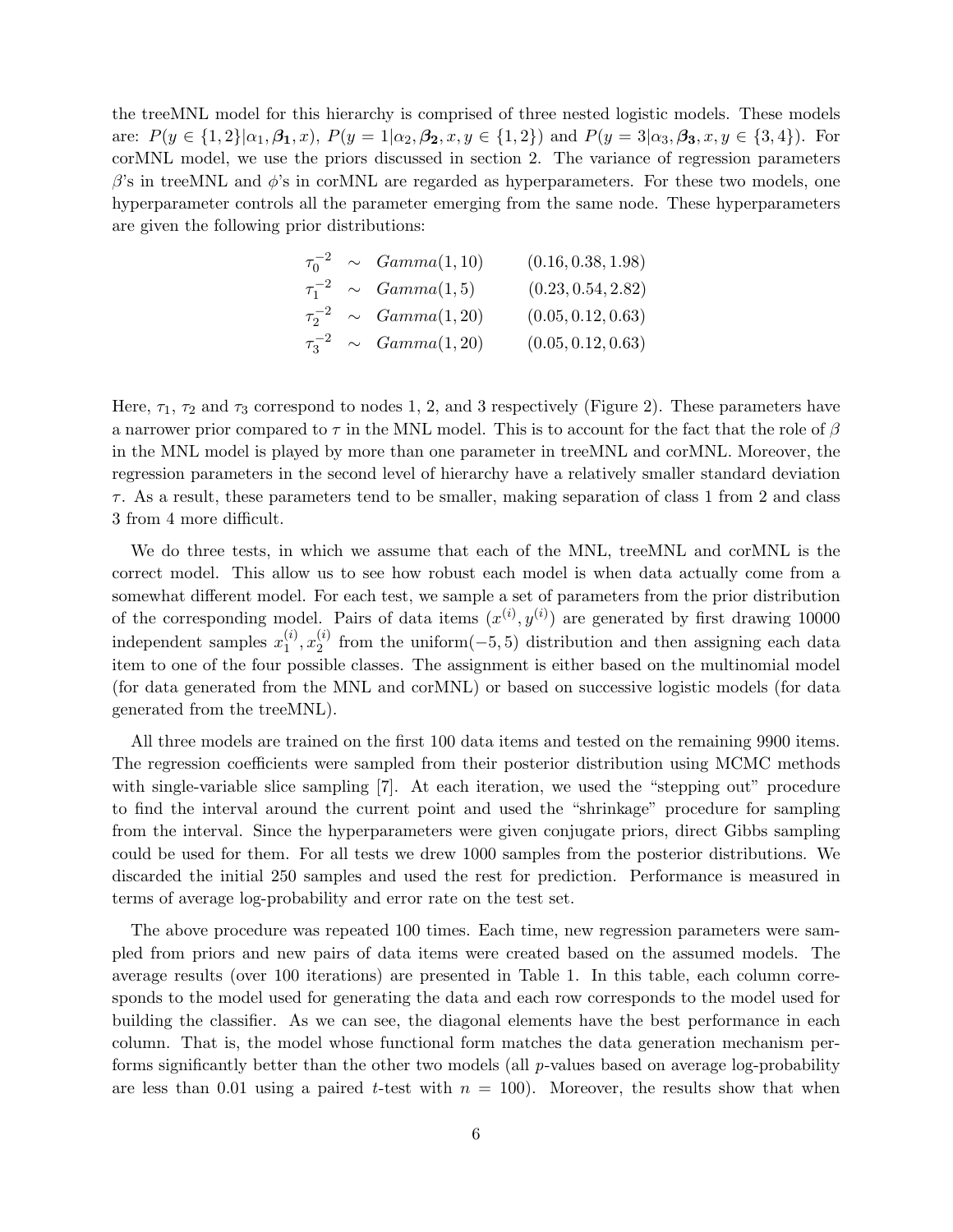|                           | Data from MNL |            | Data from treeMNL |           | Data from corMNL |            |
|---------------------------|---------------|------------|-------------------|-----------|------------------|------------|
| $N=100$                   | AvgLogProb    | Error $\%$ | AvgLogProb        | Error $%$ | AvgLogProb       | Error $%$  |
| MNL method                | $-0.7958$     | 32.9       | $-0.8918$         | 41.6      | $-0.9168$        | 40.6       |
| treeMNL method            | $-0.8489$     | 35.0       | $-0.8770$         | 41.3      | $-0.9113$        | 40.6       |
| cor <sub>MNL</sub> method | $-0.7996$     | 32.9       | $-0.8797$         | 41.4      | $-0.9075$        | 40.5       |
|                           |               |            |                   |           |                  |            |
|                           |               |            |                   |           |                  |            |
|                           | Data from MNL |            | Data from treeMNL |           | Data from corMNL |            |
| $N = 50$                  | AvgLogProb    | Error $%$  | AvgLogProb        | Error $%$ | AvgLogProb       | Error $\%$ |
| MNL method                | $-0.8041$     | 33.6       | $-0.8915$         | 42.4      | $-0.9248$        | 41.4       |
| treeMNL method            | $-0.8506$     | 35.1       | $-0.8779$         | 42.0      | $-0.9227$        | 41.5       |

Table 1: Comparison of models on simulated data based on average log-probability using training sets of size  $N = 100$  and  $N = 50$ .

|                | Data from MNL        |      | Data from treeMNL   Data from corMNL |      |                                 |      |
|----------------|----------------------|------|--------------------------------------|------|---------------------------------|------|
| $N = 100$      | AvgLogProb   Error % |      | $\Delta$ vgLogProb   Error $\%$      |      | $\Delta$ vgLogProb   Error $\%$ |      |
| MNL method     | $-0.2539$            | 10.1 | -0.3473                              | 12.3 | $-0.3106$                       | 11.3 |
| treeMNL method | $-0.6837$            | 23.1 | $-0.2898$                            | 9.7  | $-0.3614$                       | 12.1 |
| corMNL method  | $-0.2910$            | 10.3 | $-0.2854$                            | 9.9  | $-0.2841$                       | 9.7  |

Table 2: Comparison of models using a more complex hierarchy.

the samples are generated according to the MNL model (i.e., classes are unrelated), corMNL has a significantly ( $p$ -value  $< 0.001$ ) better performance compared to treeMNL. Reducing the size of training sets, N, to 50 increases the gap between the average performance of models but provides the same conclusions. The conclusions also remain the same when we use different priors and ranges of covariates.

While statistically significant, the results presented in Table 1 might not be significant for some practical purposes. This is mostly due to the simplicity of the hierarchical structure. Next, we repeated the above tests with a more complex hierarchy, as shown in Figure 3. For this problem we used four covariates randomly generated from the uniform(0, 1) distribution. In all three models, we used the same prior as before for the intercepts. For the MNL model we set  $\tau^{-2} \sim Gamma(1, 1)$ . The hyperparameters of treeMNL and corMNL were given  $Gamma(1, 5)$ ,  $Gamma(1, 20)$  and  $Gamma(1, 100)$  priors for the first, second and third level of the hierarchy respectively.

Table 2 shows the average results over 100 datasets for each test. As we can see, the differences between models are more accentuated. Nevertheless, corMNL is still performing well even when the data are generated by other models, where corMNL is outperformed only by the true model. When data come from treeMNL, the results from corMNL are very close to those of the actual model (i.e., treeMNL).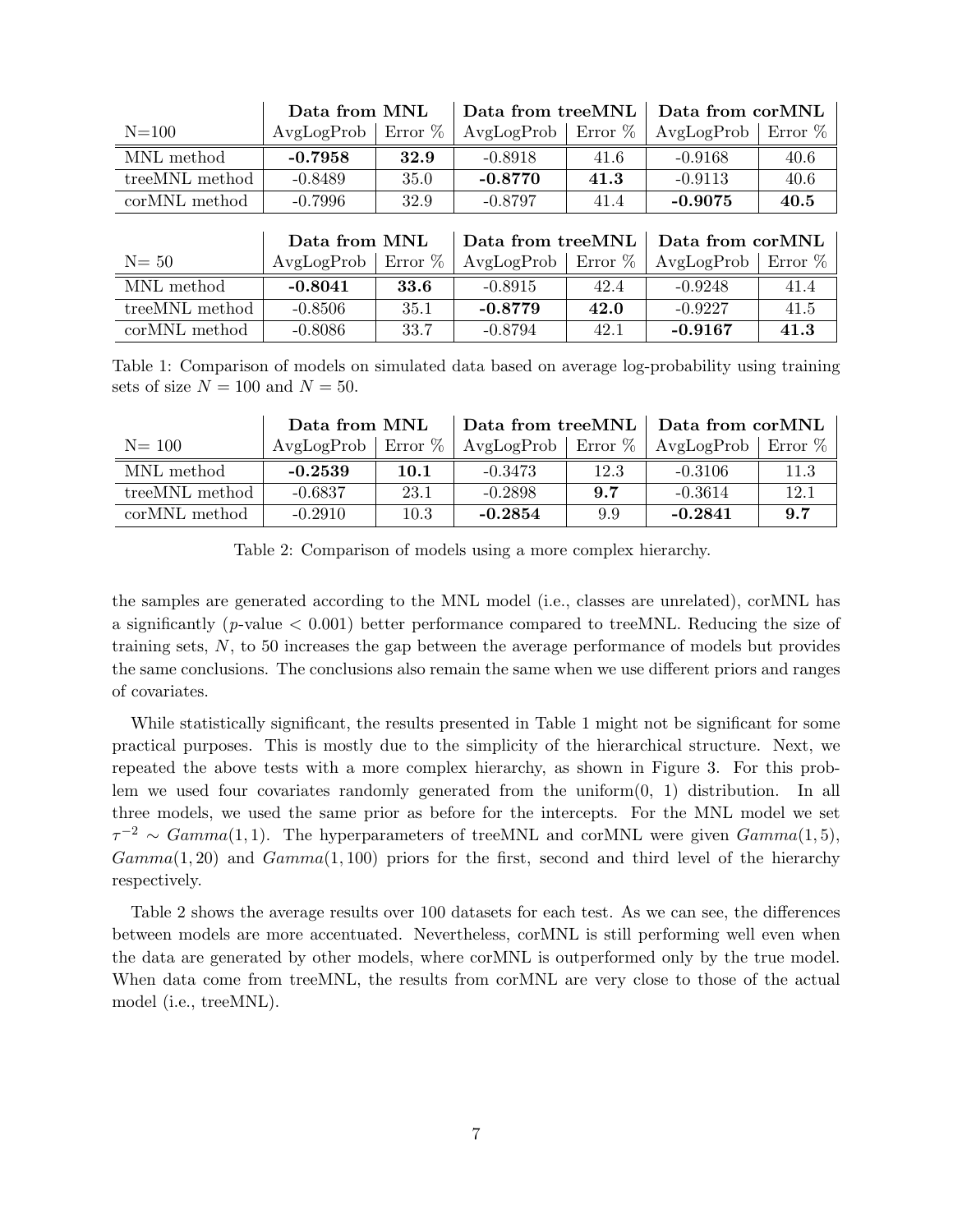

Figure 3: A hypothetical hierarchy with a relatively more complex structure.

# 4 Results on a document labelling problem

We next test our approach using a dataset of the page images of 15 articles (472 pages) from the Journal of Machine Learning Research (JMLR) collected by Laven [8]. Each page was segmented to several regions, and each region was manually classified to one of 24 possible classes. Figure 4 presents these classes in a hierarchical form. The hierarchy is based on our belief regarding how difficult it is to separate classes from each other using the available features.

The covariates are 59 different features such as the location of the region on the page and the density of the ink inside the region. We normalized all features so they have zero mean and standard deviation 1.

Laven divided the dataset into a training set (including 10 articles with 3521 regions), and a



Figure 4: Hierarchical structure of document labels.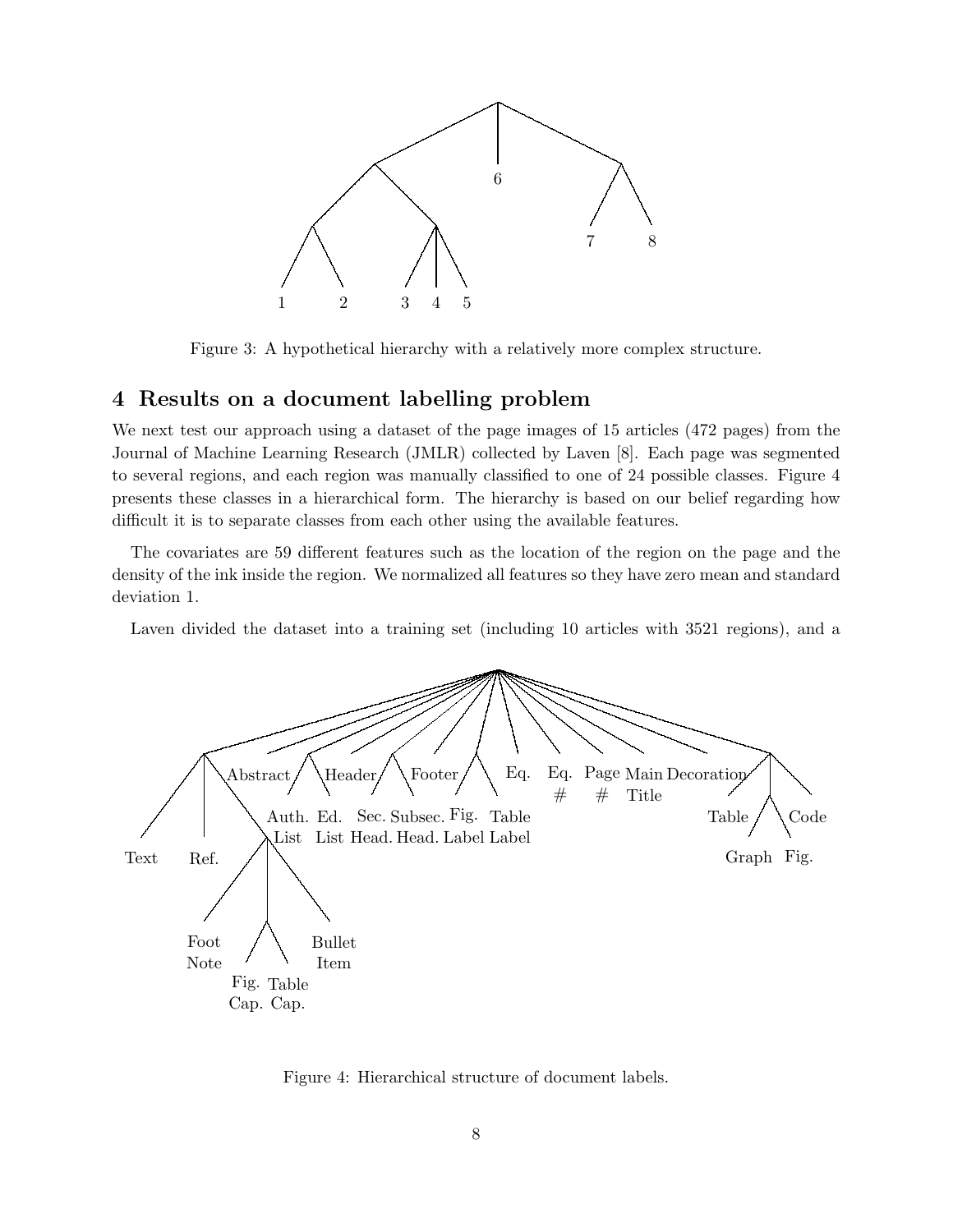test set (including 5 articles with 2035 regions). The items from the same article are considered as independent even though they clearly are not. Although this may cause overfitting problems, we follow the same assumption for our initial test in order to make our results comparable to Laven's.

We trained the three models (MNL, corMNL and treeMNL) on the training set and evaluated their performance on the test set. The coefficient parameters in the MNL models were given normal prior with mean zero. The variances of these parameters were regarded as hyperparameters. For this problem, since the number of covariates,  $p = 59$ , is relatively large, we use the Automatic Relevance Determination (ARD) method suggested by [9]. ARD employs a hierarchical prior to determine how relevant each covariate is in classification of objects. In this method, one hyperparameter,  $\sigma_l$ , is used to control the variance of all coefficients,  $\beta_{jl}$   $(j = 1, ..., c)$ , for covariate  $x_l$ . If a covariate is irrelevant, its hyperparameter will tend to be small, forcing the coefficients for that covariate be near zero. As before, we also use one hyperparameter,  $\tau$ , to control all  $\beta$ 's in the MNL model. We set the standard deviation of  $\beta_{jl}$  equal to  $\tau \sigma_l$ . Therefore, while  $\sigma_l$  control the relevance of covariate  $x_l$  compared to other covariates, the scale parameter  $\tau$ , controls the overall usefulness of all covariates in separating classes. For the MNL model we used the following priors:

|  | $\alpha_j$ $\sigma_0 \sim N(0, \tau_0^2)$             | $j = 1, , 24$       |
|--|-------------------------------------------------------|---------------------|
|  | $\beta_{jl} \tau,\sigma_l \sim N(0,\tau^2\sigma_l^2)$ | $l = 1, , 59$       |
|  | $\tau_0^{-2} \sim Gamma(0.5, 1)$                      | (0.63, 2.09, 46.31) |
|  | $\tau^{-2} \sim Gamma(0.5, 20)$                       | (0.14, 0.47, 10.07) |
|  | $\sigma_l^{-2} \sim Gamma(1, 10)$                     | (0.16, 0.38, 1.98)  |

Similar priors are used for the parameters of treeMNL and corMNL. For these two models, we used one hyperparamter,  $\sigma_l^{-2} \sim Gamma(1, 10)$  to control all parameters related to covariate  $x_l$ . We also used one scale parameter  $\tau_m^{-2} \sim Gamma(0.5, 100)$  for all parameters ( $\beta$ 's in treeMNL,  $\phi$ 's in corMNL) sharing the same node  $m$ . The prior for the intercepts was the same as in the MNL model.

We used Hamiltonian dynamics [10] for sampling from the posterior distribution of coefficients parameters. To reduce the random walk aspect of sampling procedure, we use a reasonably large number of leapfrog steps  $(L = 500)$ . The stepsizes is set to 0.02 in order to maintain an acceptance rate of about 90%. In the MNL and corMNL models, the new updates are proposed for all regression parameters simultaneously. Nested MNL models in treeMNL are updated separately since they are regarded as independent models. The coefficient parameters within each nested model, however, are updated at the same time. We used single-variable slice sampling [7], as described above, for hyperparameters. The convergence of the Markov chain simulations were assessed by plotting the values of hyperparameters and average log-likelihood (on training cases). We ran each chain for 2500 iterations, of which the first 500 were discarded.

Table 3 compares the results from different models. As we can see, our MNL model has exactly the same performance as the likelihood-based model developed by Laven. The corMNL and treeMNL models have a slightly better error rate and a higher average log-probability compared to the MNL model.

We speculated that the assumed structure would have a more profound effect when a smaller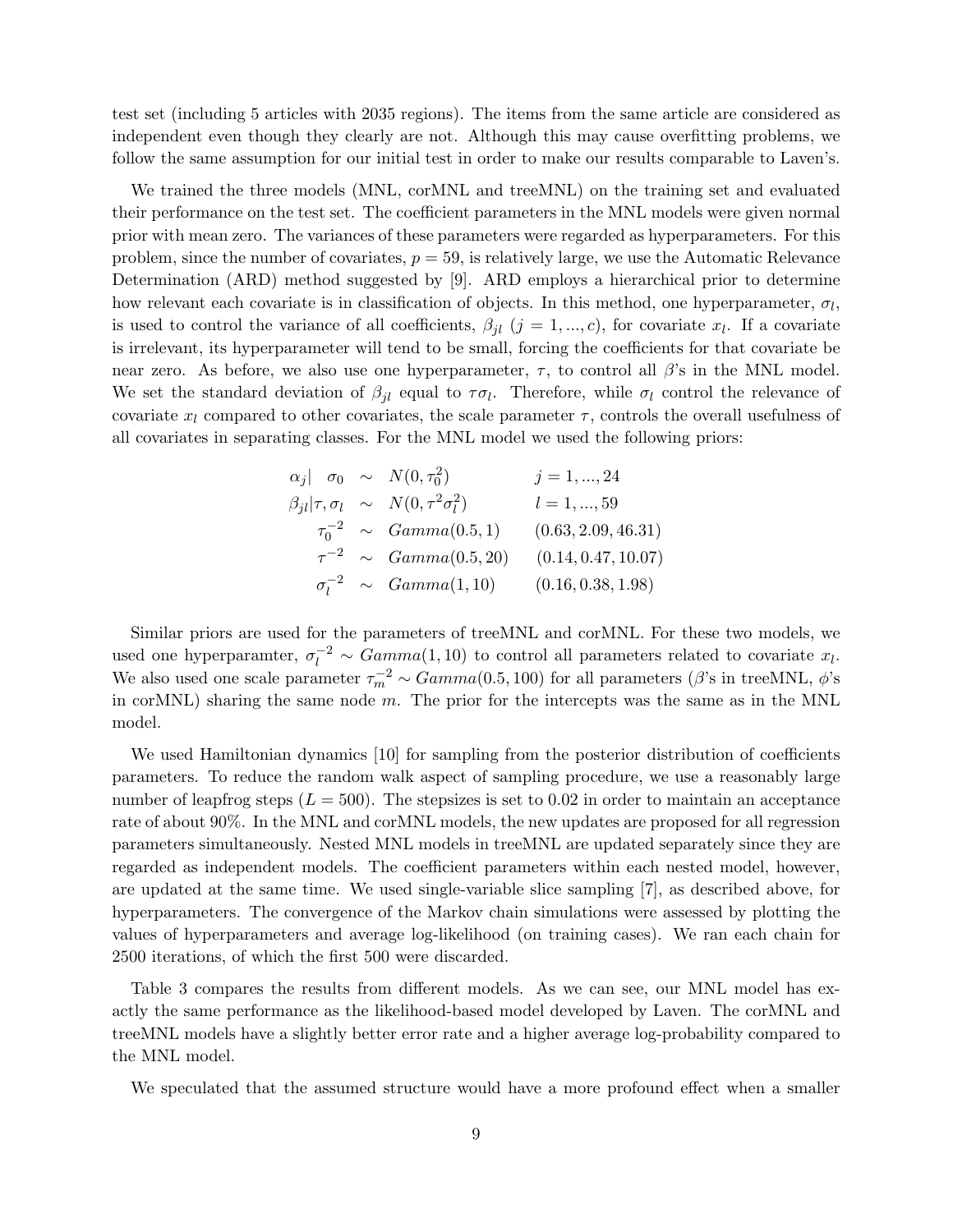|                    | $AvgLogProb$ Error rate $%$ |     |
|--------------------|-----------------------------|-----|
| Laven's model (ML) |                             | 9.4 |
| MNL                | $-0.3998$                   | 9.4 |
| treeMNL            | $-0.3602$                   | 9.3 |
| corMNL             | $-0.3598$                   | 9.2 |

Table 3: Performance of models for the document labelling problem on the test set.

sample is available. To test this idea, we reduced the size of the training set to 200, and used 10 non-overlapping training sets in order to obtain a confidence interval for the performance of each model. To avoid problems from incorrectly assuming independence, we first combined the training and the test sets and then randomly sampled (without replacement) 10 training sets each with 200 cases and used the remaining 3556 cases as the test set. Sampling was performed without regard to which document each region comes from, which artificially makes the independence assumption be true. We trained the models on each training set and measured the performance on the test set. We discarded a burn-in period of 500 initial updates and retained the next 3500 updates for prediction. The results are shown in Table 4. Since the test set is large, the observed variation in the results is dominated by the difference between training sets, and we can use paired t-tests  $(n = 10)$  for comparing the results. Based on the average log-probability results, the corMNL model outperforms both MNL (p-value =  $0.002$ ) and treeMNL (p-value =  $0.004$ ) models. The improvement on error rate is only slightly significant compared to MNL (*p*-value = 0.09) and treeMNL (*p*-value = 0.06). The differences in performance of MNL and treeMNL are not statistically significant.

|         | $AvgLogProb$ Error rate $%$ |      |
|---------|-----------------------------|------|
| MNI     | $-0.5441$                   | 15.4 |
| treeMNL | $-0.5381$                   | 15.5 |
| corMNL  | $-0.5160$                   | 14.9 |

Table 4: Performance of models for the document labelling problem on the test set using 10 nonoverlapping training sets of size 200.

#### 5 Conclusions and future directions

In this paper, we have introduced a new approach for modelling hierarchical classes. Our analysis shows that when the hierarchy actually does provide information regarding the similarity of classes, our approach outperforms simple MNL model and models based on decomposing the hierarchy into nested MNL models. Our method can be applied to many classification problems where there is prior knowledge regarding the structure of classes. One such problem, which we hope to investigate soon, is annotation of gene functions.

So far, we have focused only on simple tree-like structures. There are other hierarchical structures that are more complex than a tree. For example, one of the most commonly used gene annotation schemes, known as Gene Ontology (GO), is implemented as a directed acyclic graph (DAG). In this structure a node can have more than one parent. Our method, as it is, cannot be applied to these problems, but it should be possible to extend the idea of summing coefficients along a path